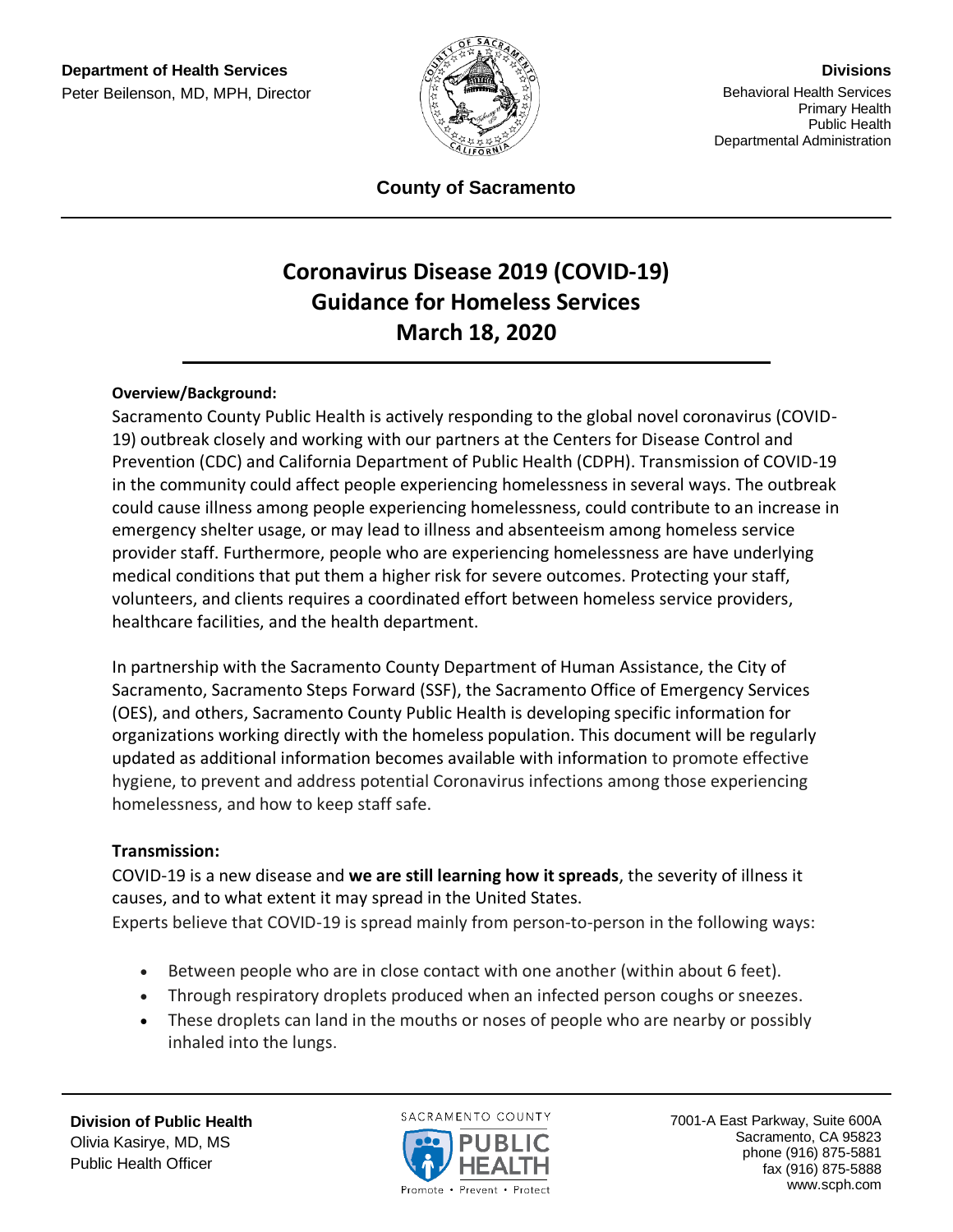It may be possible that a person can get COVID-19 by touching a surface or object that has the virus on it and then touching their mouth, nose, or possibly their eyes, but experts do not believe that this is the main way the virus spreads.

Experts believe that people are most contagious when they are most symptomatic (the sickest).

### **Client Considerations:**

Many people with COVID-19 will have mild illness and do not need to be hospitalized. Consider the following for symptomatic clients who may not have confirmed COVID-19 by laboratory testing.

If you have a client with life threatening symptoms of COVID-19 infection, call 911. **Severe symptoms include but are not limited to**:

- Difficulty breathing or shortness of breath
- Pain or pressure in the chest or abdomen
- Sudden dizziness
- Confusion
- Severe or persistent vomiting
- Flu-like symptoms improve but then return with worsening symptom that become life threatening

Mild symptoms do not typically require medical attention but clients with these symptoms will need to be isolated from other clients and staff/volunteers. In addition, if a symptomatic client is over age 60 or has underlying medical problems like diabetes, heart disease or lung disease, weakened/suppressed immune symptoms or is pregnant, they may be more vulnerable to COVID-19 and its complications.

Clients with respiratory symptoms should also wear surgical masks to protect those around them.

# **Staff Considerations:**

Detailed guidance for homeless shelters (also applicable to other service providers) can be found [here](https://www.cdc.gov/coronavirus/2019-ncov/community/homeless-shelters/plan-prepare-respond.html) on the CDC website.

You can take the following steps right now to reduce the risk of infection to yourself and other staff in your organization:

- Wash your hands often! Wash hands with soap and water for at least 20 seconds or use alcohol-based hand sanitizer that contains at least 60% alcohol especially after going to the bathroom; before eating; and after blowing your nose, coughing, or sneezing.
- Avoid touching your eyes, nose, or mouth with unwashed hands.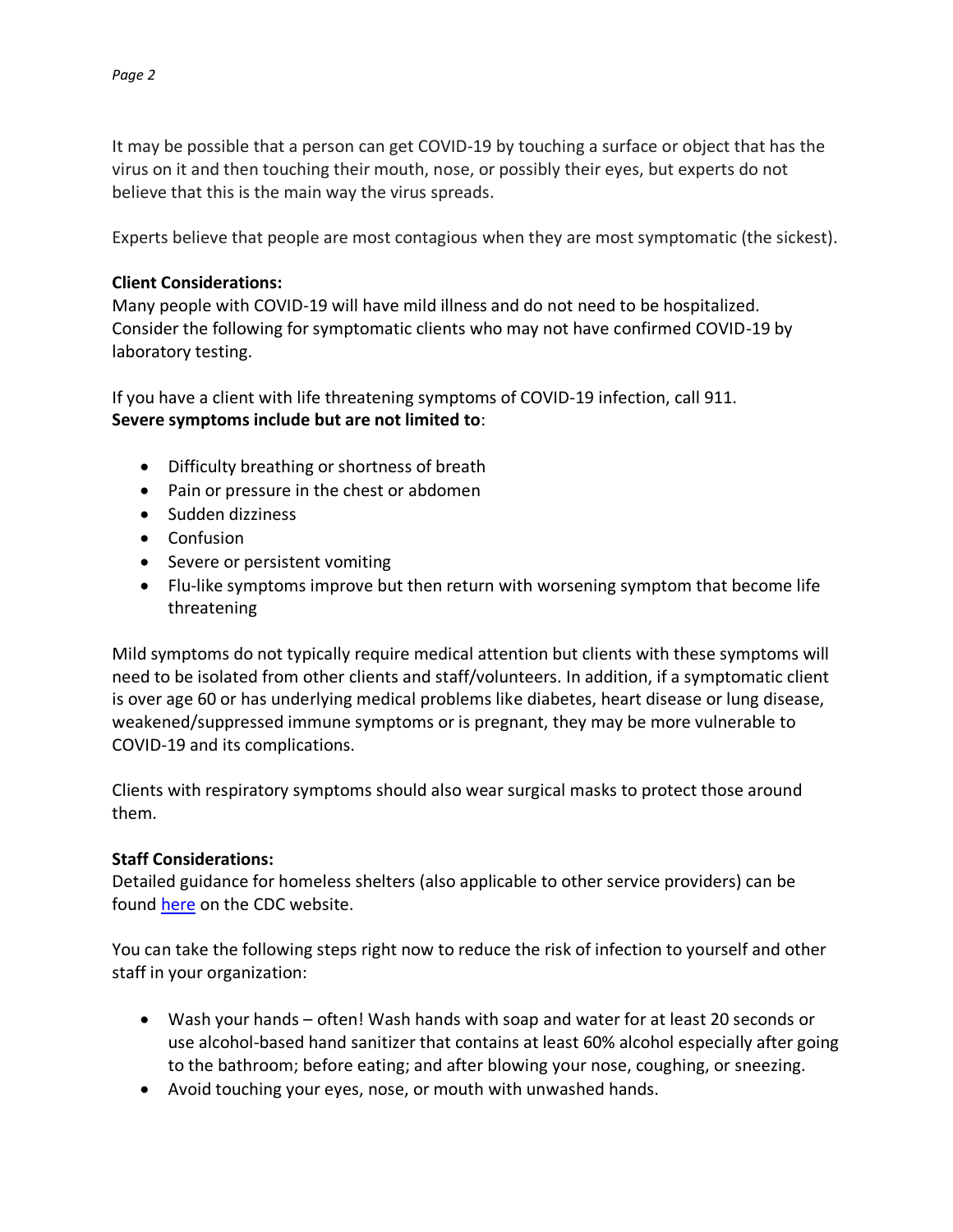- Avoid close contact with people who are sick.
- Cover your mouth and nose when you cough or sneeze. Throw the tissue away and wash your hands.
- Clean and disinfect the objects and surfaces you touch.

People experiencing worsening flu-like symptoms should seek medical attention and stay home until well again.

If you're feeling sick (experiencing cough, fever, or shortness of breath):

- Employees who are sick with respiratory symptoms and fever, regardless of exposure to COVID-19, should stay home until they have had no fever, cough or other respiratory symptoms for at least 72 hours after symptoms resolve, or seven days from when symptom begin, whichever is longer. If you can manage your symptoms at home, do so. If you are experiencing worsening symptoms or difficulty breathing, contact your primary care doctor for guidance. Be sure to call them before you go to their office so they can help direct you to the right level of care – and take precautions as needed to protect other patients and employees.
- Follow the instructions of your healthcare professional.
- If a physician determines that you should stay out of the workplace, you should also notify your supervisor and follow your physician's instructions for work restrictions and follow-up procedures.

You may consider avoiding non-essential travel, if possible. This would include things like conferences, non-essential meetings, etc.

#### **Facility Considerations:**

For full guidance on appropriate cleaning and disinfection recommendations for community facilities, see CDC's website [here.](https://www.cdc.gov/coronavirus/2019-ncov/prepare/cleaning-disinfection.html?CDC_AA_refVal=https%3A%2F%2Fwww.cdc.gov%2Fcoronavirus%2F2019-ncov%2Fcommunity%2Fhome%2Fcleaning-disinfection.html)

- Linens, eating utensils, and dishes belonging to those who are sick do not need to be cleaned separately, but they should not be shared without thorough washing.
- Linens (such as bed sheets and towels) should be washed using laundry soap and tumbled dry on a hot setting.
- Staff and volunteers should wash their hands with soap and water or use hand sanitizer immediately after handling dirty laundry.

While isolating ill clients outside homeless shelter facilities is ideal, this may not be possible. Even if some designated sites are available, they might be full or overwhelmed. Although achieving "isolation" in the shelter setting will be challenging, infection control procedures can decrease the risk for everyone. As the community works to create capacity designed for isolation, in a congregate shelter, you may want to consider re-arranging sleeping areas to help reduce spread by: